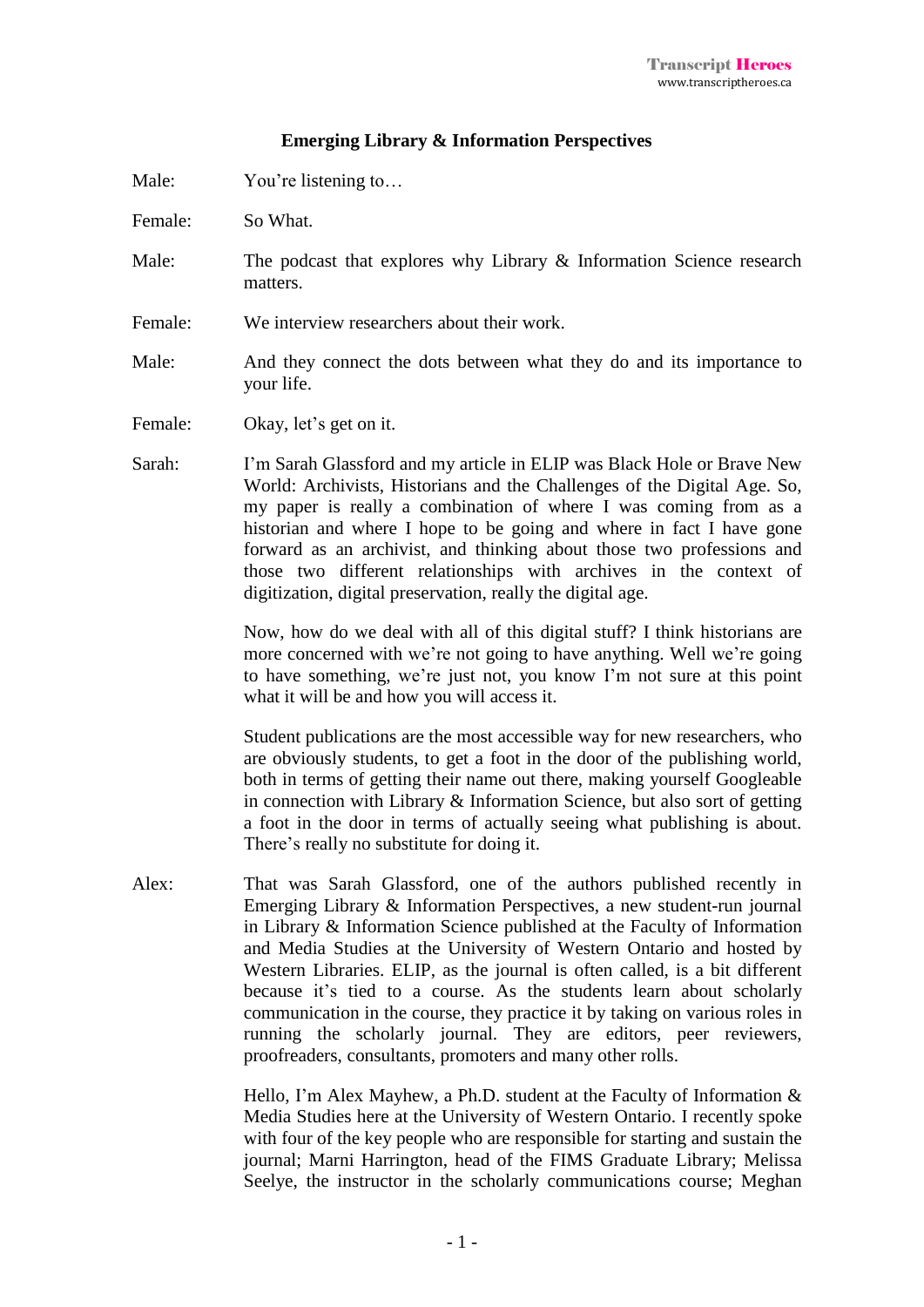Kirkland, the current Managing Editor of ELIP; and Madison Edgar, the Inaugural Managing Editor

There was a lot to cover in our conversation. Here's Marni Harrington.

Marni: For many years I've wanted to have a journal coming out of our library that highlights the research that goes on through our MLIS program. And we have lots of students who work on research projects, you know, write awesome things for class, so wouldn't it be a great place for that work to go.

> My role regarding ELIP is that I am an editorial team advisor. I also support the journal in many ways. So, this is a student-run, studentcontributed journal, but it goes hand in hand with a course as well with Melissa Seelye's scholarly communication open access course. And the other part of that is having a Managing Editor so that we have some structure to ensure the journal sustainable. So, part of my role is working with that Managing Editor.

> Students want more hands-on learning for many things, and this is giving them that. I think it's giving them that experiential learning they want, working with the journal, understanding how these things are put together. So that's what, you know that's part of why we do this and why I think it's important for the library to support it.

- Alex: Here's Madison Edgar.
- Madison: So, I'm Madison. I was the Managing Editor for the first issue of the journal Emerging Library & Information Perspectives. When I was a student at Western doing my MLIS, I worked at the FIMS Graduate Library and I became involved with the project. About a month or so into my job Marni thought that I would be a good fit for it. She had seen how I worked and how I organize things and communicated, and so she offered me the role. And I knew it was, you know, it was the first issue so we were going to have to figure out the logistics and everything, so I joined the team and away we went.

A lot of it was trial and error, feeling things out, just because this was the first time they had done this so really just seeing what worked and what didn't. I coordinated a lot so any communications with the journal I was a liaison between the Editorial Advisory Board and the advisors to the editorial team, as well as the class scholarly communications and open access publishing, so those students acted as the peer reviewers as well as the copyeditors of the journals. So I was really just the liaison between everybody and organizing the logistics of the journal and how it would be published through OJS, Open Journal System, so kind of, yeah, I guess just overseeing the logistics of everything.

Alex: Here's Meghan Kirkland.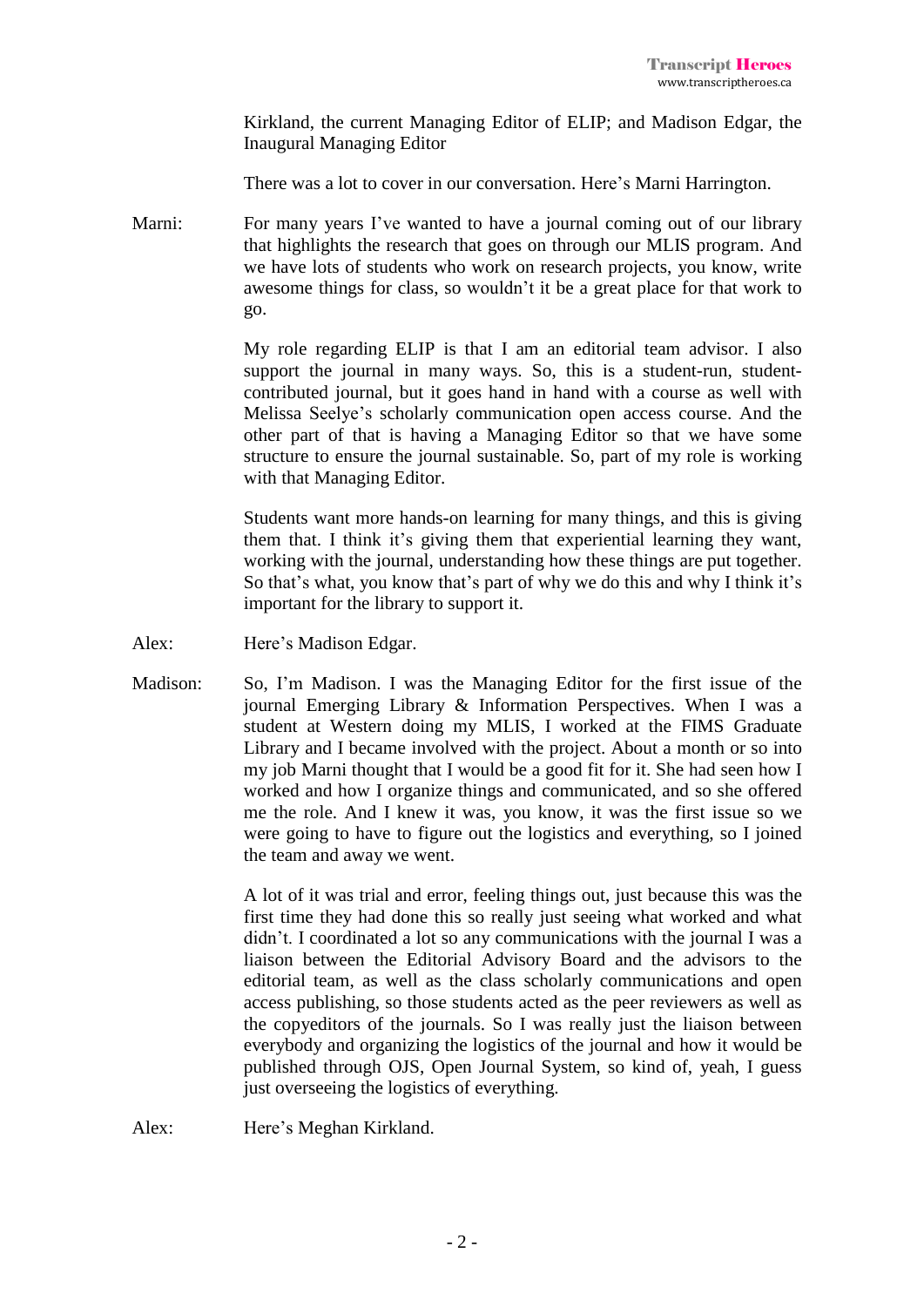- Meghan: So I'm the Managing Editor, so I basically, I do editing, I was in charge of acquisitions, managing the submissions that are going on. I've managed volunteers who are copyediting, fact checking. I've liaised with students in the open access and scholarly communications course, so I've assigned submissions to them to peer review. I've looked at what they've submitted. I've basically amalgamated edits, everything. I'm currently formatting, so it goes on.
- Nicole: I'm Nicole Schoenberger and I authored Access to Information in the Age of Trump, by looking at what's happening in the States under the Trump Administration in terms of changes to what information is available to the public, mainly government information, looking a bit deeper into what some of those implications are and what that actually means a bit further down the road. This changes too what information is available or, if it's taken off completely, it kind of undermines the public trust in the authenticity and the reliability of information, especially in how complete it is.

I think there's definitely always a connection between policy and politics, either overtly or not. So overtly, some of the information that I looked at that was – had seen changes was there was a lot of information on things like climate change, and of course that's something that the Trump Administration has ties to politically so I think there's definitely a connection there.

And in terms of some of the government websites that were taken off, I believe there were some sites on the LGBTQ community and, again, climate change and even like HIV prevention. Those are very important and, if you look at the changes that have been made and the political viewpoints and ideologies within the Trump Administration, I think there are some clear connections. So changes to information policy are really important and have deeper and longer-lasting impacts. It's not just a shortterm 'Oh, this information isn't available'. It really can hinder scientific research and even just people's wellbeing if they don't have access to that information anymore.

I didn't really think that I would publish a paper as a student still. It was something I'd always seen as something to do after I complete my degree as opposed to something that I could tackle while I was still a student. I would definitely encourage students to look into publishing while they're still a student, especially in an open access journal like ELIP. It shows that you're engaged, you have research interests, that you are willing to put in the work to publish paper. And even if you're not looking to work at an academic library, I think it still shows that initiative and it's something that you can build on as you go further in your career.

- Alex: Here's Melissa Seelye.
- Melissa: I am currently the Scholarly Publishing and Systems Librarian at the University of Michigan Law Library. I'm also a limited duties instructor in the Faculty of Information & Media Studies at the University of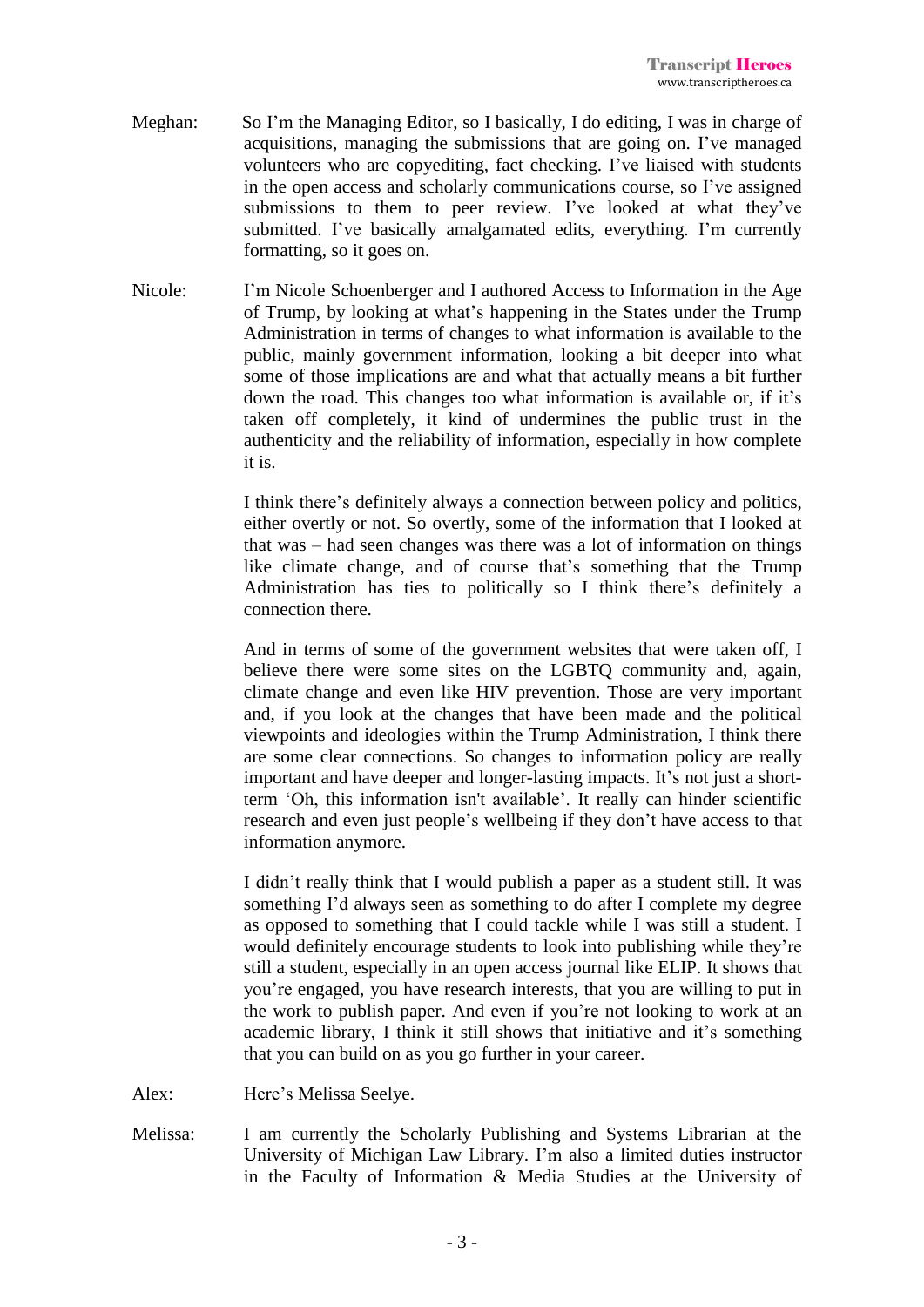Western Ontario, which is why I am involved with this journal and the associated course. I'm a graduate of that program. I finished my MLIS there in the summer of 2017. And prior to that, I was involved with academic editing, so I have a background in scholarly publishing on that level and have seen the back end of production work that goes into publishing scholarly work.

ELIP's origin story is, well it's indicative of broader trends in the scholarly communication ecosystem, because initially we planned to launch ELIP on Bepress's Digital Commons software which is the software that Western Library still uses to power their institutional repository. However, in August of 2017 Elsevier acquired Bepress and we were at that stage in the final steps of designing ELIP's website on the Digital Commons platform.

So that pushed us to really sit down and think about what it would mean to launch an MLIS journal on a for-profit platform in general but especially one associated with Elsevier, given that Elsevier is such a giant player in the scholarly communication landscape and is increasingly consolidating all of the work-flow tools.

In light of that, we ultimately decided to move towards an Open Source platform and we chose Open Journal Systems, OJS, which is associated with the Public Knowledge Project out of Simon Fraser University. So of course we liked that that solution was Open Source, we also liked that it was based in Canada, and a lot of other universities in Canada are already using OJS so we felt that we were joining a well-established community.

We talk a lot in the course about the importance of audience and the importance of thinking about, especially in an open access publish context, thinking about writing not just to be cited by a few other peers within other academic institutions, but really writing so that others who may discover your work through a Google search or on Twitter will find it engaging and valuable.

The nice thing about doing it within this course is that the students complete individual peer review reports, but they are also assigned to a group and essentially sworn to secrecy to maintain the double-blind nature of the peer review process. But within that group they are able to discuss the article and, especially for students that have never published or been involved with peer review processes, this has been a really great learning experience, I think, based on the reflections they've shared with me, because it's helped them to see submission they're reviewing in a much more nuanced way beyond just their initial reading of it.

Alex: Meghan again.

Meghan: So, when you're writing an essay for a class, obviously it's meant for just your professor. Most people just write it and then submit it and they're done. Some people don't even edit what they've written, and I think it's more just something that people are just doing for the sake of doing it.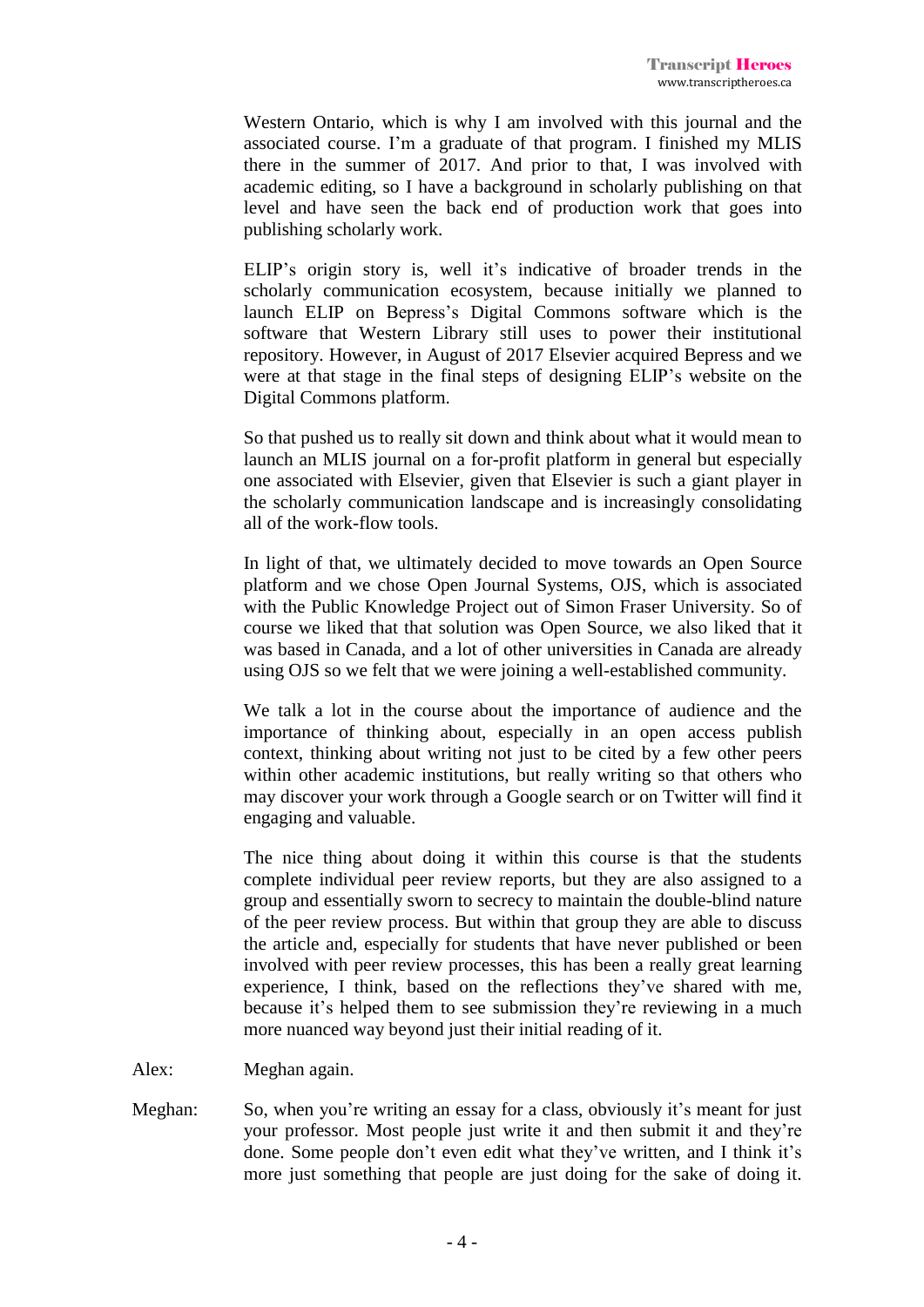Whereas academic and scholarly publishing, it's something that people feel very passionate about, something that they're trying to actually contribute to the community, and they know that other LIS professionals are going to be reading that. So I think that's very important, that you have that passion for the topic that you're writing about, whereas when it's just an essay it's usually just something that like, 'Oh, it was from the LIS that I chose so, blah'.

- Alex: Melissa again.
- Melissa: We critically engage with long-established processes in scholarly publishing. We interrogate whether existing peer review processes are in need of significant re-imagining. We talk about, again, impact and understandings of what impact mean. And so, to me, this has been incredibly rewarding because, in the day-to-day work of libraries, one doesn't often get to question such foundational things as that. We're often focusing on how to make what already exists better. But that kind of transformation change isn't exactly looped into one's day-to-day work, and so I've found that aspect of the course and the journal really rewarding.
- Marni: I like the fact that it actually came together and all the pieces fit together so that, you know, we had this whole idea of doing this journal but where were our peer reviewers coming from? Where was the work coming from, so that all these different pieces fit together? Because it's a big puzzle that we've got the journal, we've got the class, and together it's just symbiotic so one doesn't work without the other. So I think for me that's the real story is how well these things fit together.
- Jim: I'm Jim Seale and with Nicole Schoenberger we wrote Be Internet Awesome: A Critical Analysis of Google's Child-Focused Internet Safety Program. It is looking at Be Internet Awesome, which is a child-focused Internet safety program made by Google. And we were basically looking at does this equip children with the tools and abilities to stay safe on the Internet.

The conclusions that we come to are that, although there's a lot of interesting pedagogical stuff within Be Internet Awesome, it is putting the onus on users to keep their information safe. Be Internet Awesome doesn't focus specifically on companies and the risks that companies can have in terms of your Internet safety. The job isn't done by just plunking your child in front of Be Internet Awesome and saying 'Well, now that they've done that they're safe on the Internet'.

It was actually quoted in a New York Times article, a journalist who got in touch with us who was writing about Be Internet Awesome and used some quotations from our article in that New York Times article, which was very cool to be able to see that kind of a reaction to our work. I had to look the person up and make sure that they were legitimate before I felt really good about it.